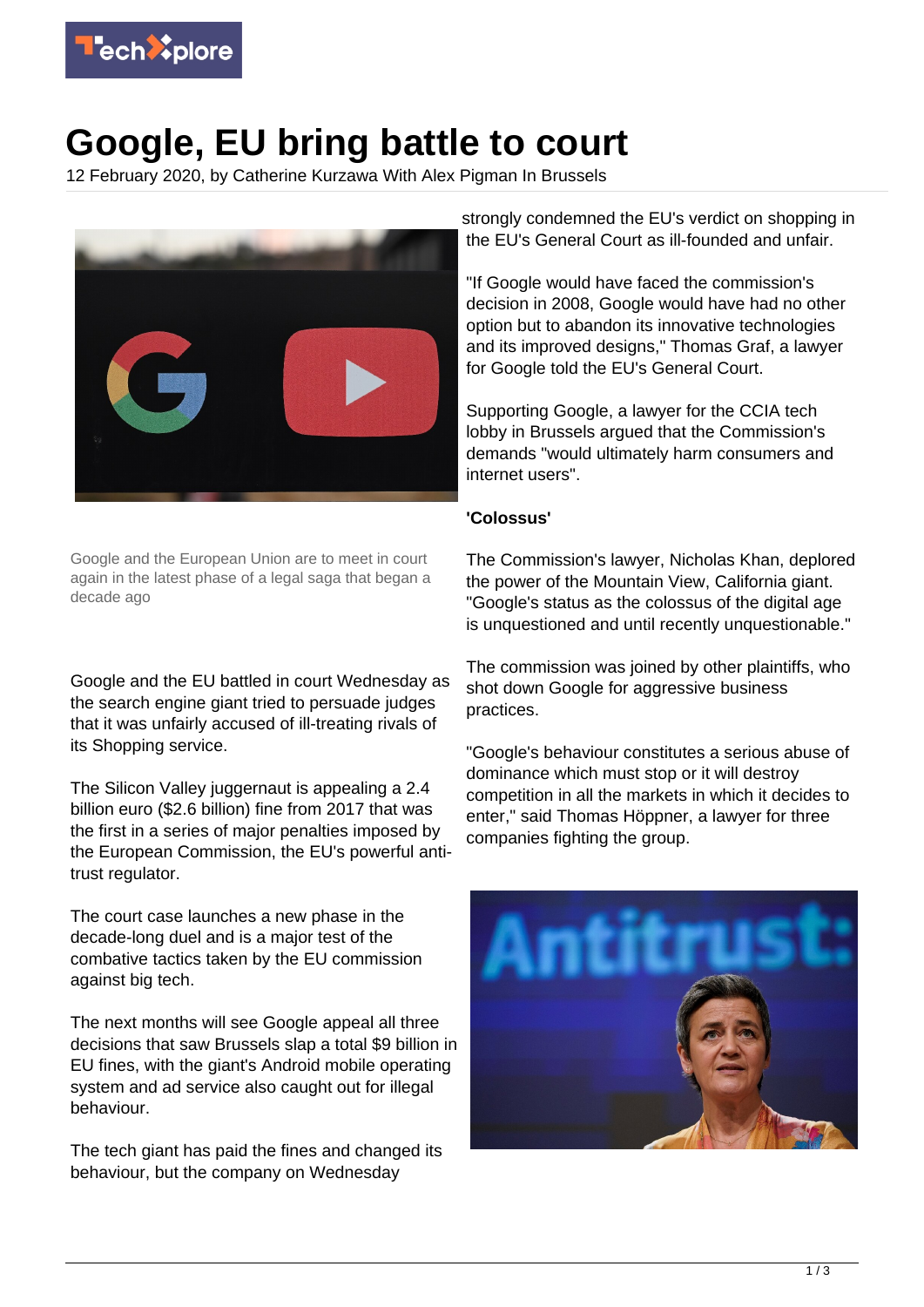

EU competition chief, Margrethe Vestager, quickly became known for her relentless pursuit of US tech giants that drew attention worldwide

The EU and Google have been locked in battle since 2010 when the commission first looked into accusations that the search engine was squeezing rivals from results in order to promote ads and Google Shopping, its price comparison service.

For several years Brussels and the US giant sought a negotiated settlement, but the EU abruptly reversed course in 2014 after the intervention of member states and the arrival of Margrethe Vestager who took over as EU competition chief.

Vestager, a former Danish finance minister, quickly became known for her relentless pursuit of US tech giants that drew attention worldwide.

Instead of negotiation, she repeatedly fined Google and slapped Apple with a 13 billion euro tax bill that boss Tim Cook dismissed as "political crap".

The appeal hearing is to last three days with a decision possible by June. The case can then go to the EU's highest court, the European Court of Justice.

The EU's case mirrors similar litigation against Microsoft, a legal labyrinth that ran throughout most of the 1990s and early 2000s and saw the Windowsmaker fined about 1.4 billion euros.

Google was expected to plead that the commission had wrongly applied arguments used successfully against Microsoft and that the company has the right to give advantage to its own services.

The company would also underline that the EU case erroneously failed to account for the spectacular rise of Amazon and eBay in its assessment of Google Shopping.

Players in other sectors are following the case closely, and hoping that Vestager swoops in on other features such as maps, travel and job ads where Google has yet to face push back from

regulators.

More than 30 travel firms—including TripAdvisor and Expedia—wrote to Vestager on Monday complaining that Google was unfairly trying to enter the vacation rental ad business.

The EU has already said it was looking into Google's similar push into job ads.

© 2020 AFP